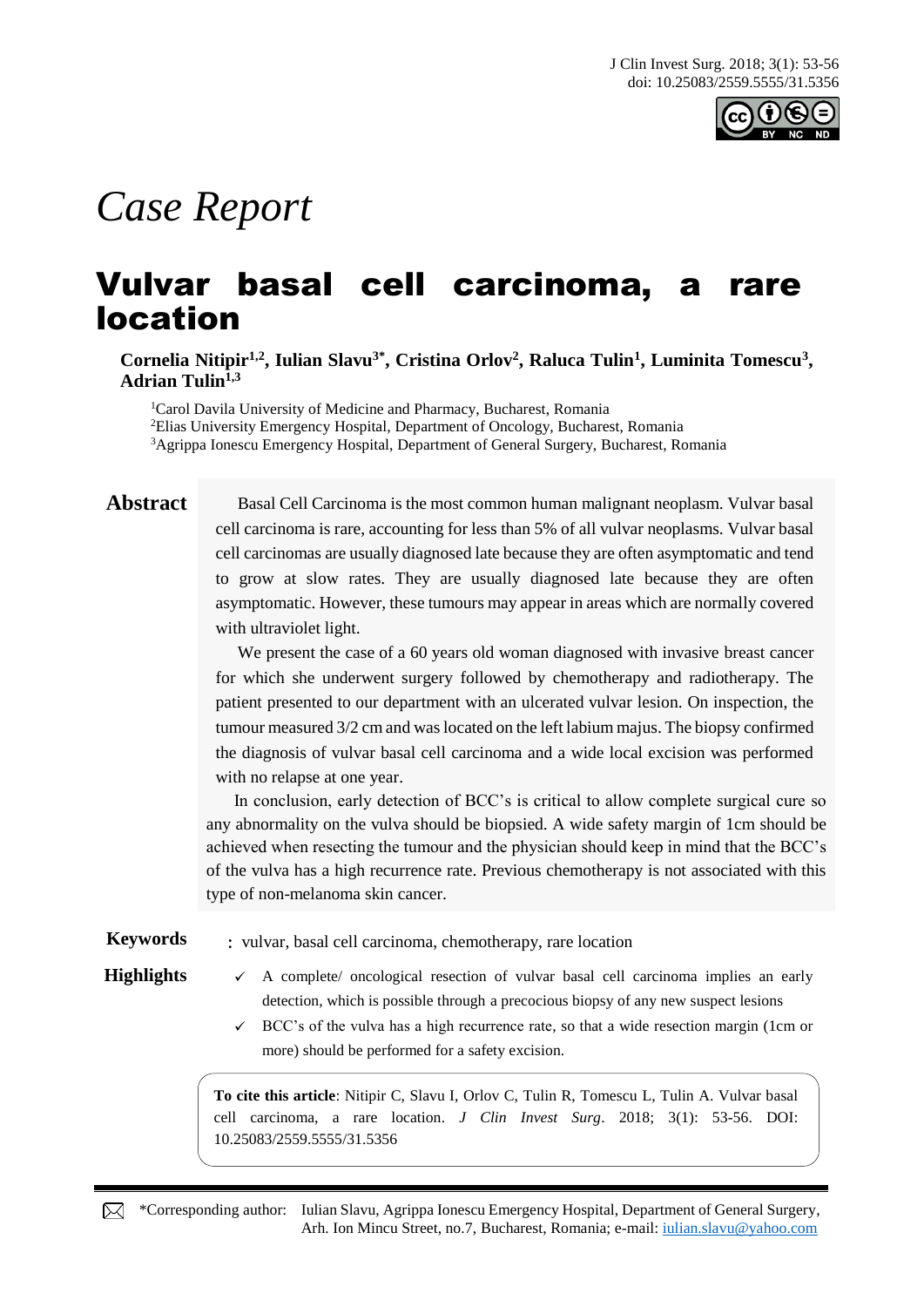### **Introduction**

Basal-cell carcinoma (BCC) is one of the most common types of cancers found. Incidence increases with age but the development is conditioned by the duration of lifetime exposure to ultraviolet radiation, so 85% of these are found in areas exposed to the sun such as head or neck but they can be found in rare situations in less exposed areas where the lesions and hard to identify.

These rare locations are: perianal locations, axilla or vulva (1). Since its first description by Temesvary in 1926, 200 cases of vulvar BCC have been listed in the literature. BCC vulvar accumulates below 1% of all BCCs and less than 5% of all vulvar cancers, and it is more common in menopausal women (2, 3).

Clinically vulvar BCC is a tumour with indolent and destructive local development, which can rarely metastasize, but the rate of local recurrence can reach 20% (4, 5).

### **Case report**

We present the case of 60-year-old woman who presented with vulvar itching and spontaneous genital bleeding, manifestations which debuted about six weeks before presentation. From her medical history, the patient underwent two years before left Madden mastectomy with axillary lymphodissection for breast cancer which was followed by adjuvant chemotherapy and radiotherapy. She underwent four courses of doxorubicin and cyclophosphamide and four courses of docetaxel. She then received chest wall radiation to a total dose of 50.4 Gy in 28 fractions.

At the time of presentation, she was treated with hormonal therapy: letrozole 2.5 mg daily. She had no family history of skin cancer. Physical examination revealed a 3/2 cm indurated area with elevated margins, ulcerated, located on the left labium majus oriented to the exterior.

other macroscopic lesions in the genital area. A punch biopsy was done which revealed: basaloid epithelial tumour cells arising from the epidermis, arranged in palisade with a cleft forming from the adjacent tumour stroma, single cell necrosis with scattered mitotic figures and necrotic bodies, cytologic atypia, typical of T1NXMX. (Figure 1).



**Figure 1.** Multilobular tumour arising from the epidermis, composed of basaloid epithelial cells. Hematoxylin and eosin; original magnification X20

A wide local excision was performed with 1 cm oncologic safety margins. In the final pathology examination, there was no residual disease  $(R_0)$  and no extension of the tumour in the underlying structures with no lymphovascular penetration ( $pT_1N_x$ ). At one year follow up the surgical site had healed completely with no local recurrence.

#### **Discussion**

The most important risk factor for the increased incidence of BCC is directly related to intense exposure to ultraviolet radiation (6). The reasons why this disease appears in areas which are not exposed to sunlight is still debated. Various factors have been incriminated such as: chronic vulvar irritation (e.g. long-term use of diapers), ionizing radiation, arsenic, chronic inflammation, hamartomas, immune deficiency and genetic alterations: Activation of the hedgehog signaling pathway leading to overexpression of GLI1 or GLI2 gene production, loss of function mutations of PTCH1 or PTCH2, activating mutations of SMO, also p53 mutations have been identified in many cases (5).

There were no palpable inguinal lymph nodes or tend to be older in age and don't observe the disease's basal cell carcinoma, nodular type, tumour stage seborrheic keratosis. Whenever in doubt, biopsy is the The disease usually affects older women with ages varying from 34 years to 96 years but with an average of 70 years (5). Due to its hidden location, diagnosis is usually late; symptoms are non-specific while patients manifestations. The most common signs are itching and local irritation. The time from the onset of symptoms to diagnosis ranges from a few months to several years (1). The tumours often have the visual aspect of a nodule or ulcer but they can also manifest as various dermatological diseases like eczema, psoriasis or best approach. Due to its embryologic origin, these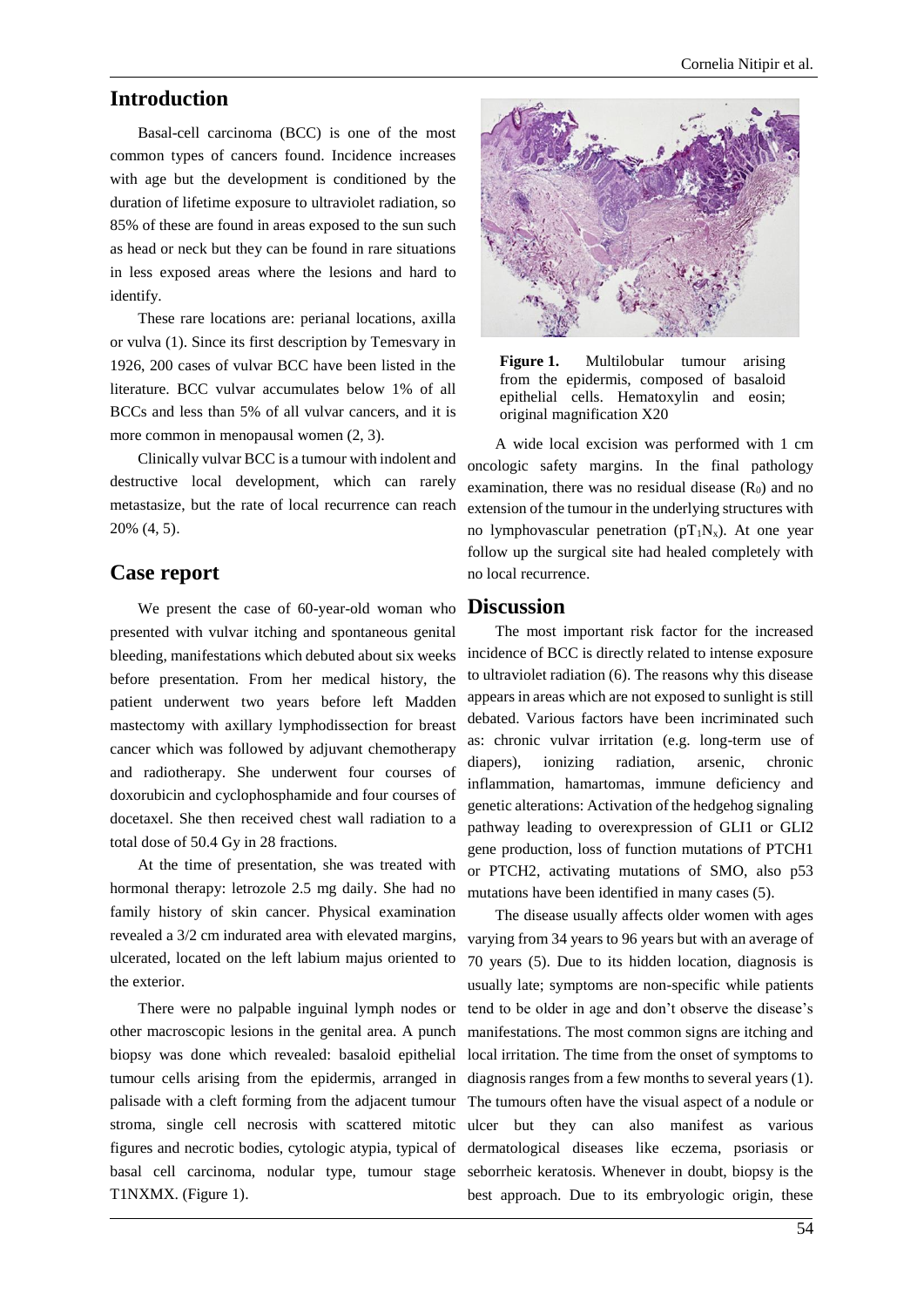tumours very really metastasize and evolve locally with 3. slow growth so local surgical excision with oncologic margins of 1 cm usually suffices as a definitive treatment (8). The vulva is considered a high-risk region regarding the relapse rate of BCC when compared to other regions of the body, because the local tissue is harder to differentiate from the diseased one and frequently the safety margins are committed, so when possible a larger area of resection should be preferred or Mohs micrographic surgery should to be taken into account to ensure the best results for the patient (9, 10).

Metastasis is rarely encountered, in under 0.1% of cases and is usually distributed to the inguinal lymph nodes but tumoral cells can be found in other sites such as skin, bone or lung. The systemic disease is favored by a large tumour, usually above 2cm (11, 12). Postoperative radiotherapy is an option in selected cases. Local wide excision remains the mainstay primary treatment even for recurrence (13).

In our case, the hypothesis of chemotherapy induced non-melanoma skin cancer rose. However, in a case-control clinical trial by Rubino et al., no association was found between chemotherapy and non-melanoma skin cancer (14). The possibility that adjuvant chemotherapy influenced the aetiology of the skin cancer, in this case, is therefore low.

### **Conclusions**

In conclusion, early detection of BCC's is critical to allow complete surgical cure so any abnormality on the vulva should be biopsied. A wide safety margin of 1cm should be achieved when resecting the tumour and the physician should keep in mind that the BCC's of the vulva has a high recurrence rate. Previous chemotherapy is not associated with this type of non-melanoma skin cancer.

### **References**

- 1. de Giorgi V, Salvini C, Massi D, Raspollini MR, Carli P. Vulvar basal cell carcinoma: retrospective study and review of literature. *Gynecol Oncol.* 2005; 97(1): 192–4. PMID: 15790457, DOI: 10.1016/j.ygyno.2004.12.008
- 2. Asuman C, Ozlem A, Burcak T, Onder P. An unusual location of basal cell carcinoma: The clitoris and the vulva. *Indian J Dermatol.* 2008; 53(4): 192-4. PMID: 19882033, DOI: 10.4103/0019-5154.44795
- 3. Pisani C, Poggiali S, De Padova L, Andreassi A, Bilenchi R. Basal cell carcinoma of the vulva. *J Eur Acad Dermatol Venereol*. 2006; 20(4): 446–8. PMID: 16643146, DOI: 10.1111/j.1468-3083.2006.01456.x
- 4. Piura B, Rabinovic A, Dgani R. Basal cell carcinoma of the vulva. *J Surg Oncol*. 1999; 70(3): 172-6. PMID: 10102347
- 5. Benedet JL, Miller DM, Ehlen TG, Bertrand MA. Basal cell carcinoma of the vulva: Clinical features and treatment results in 28 patients. *Obstet Gynecol*. 1997; 90(5): 765-8. PMID: 9351761 DOI: 10.1016/S0029-7844(97)00416-X
- 6. Rubin AI, Chen EH, Ratner D. Basal-cell carcinoma. *N Engl J Med*. 2005; 353(21): 2262-9. PMID: 16306523, DOI: 10.1056/NEJMra044151
- Feakins RM, Lowe DG. Basal cell carcinoma of the vulva: a clinicopathologic study of 45 cases. *Int J Gynecol Pathol*. 1997; 16(4): 319–24. PMID: 9421070
- 8. Gibson GE, Ahmed I. Perianal and genital basak cell carcinoma: A clinicopathologic review of 51 cases. *J Am Acad Dermatol*. 2001; 45(1): 68-71. PMID: 11423837, DOI: 10.1067/mjd.2001.114588
- 9. Mulayim N, Foster Silver D, Tokgay Ocal I, Babalola E. Vulvar basal cell carcinoma: two unusual presentations and review of the literature. *Gynecol Oncol*. 2002; 85(3): 532-7. PMID: 12051887
- 10. Bălălău DO, Sima RM, Bacalbașa N, Banu P, Bălălău C, Pleș L, Stănescu AD. *J Mind Med Sci*. 2017; 4(1): 24-30. DOI: 10.22543/7674.41.P2430
- 11. Silverman MK, Kopf AW, Bart RS, Grin CM, Levenstein MS. Recurrence rates of treated basal cell carcinomas. Part 3: Surgical excision. *J Dermatol Surg Oncol*. 1992; 18(6): 471-6. PMID: 1592998
- 12. Suarez-Amor O, Monteagudo B, Cabanillas M, de las Heras C. Vulval location: an indication for staging in basal cell carcinoma? *Australas J Dermatol*. 2009; 50(4): 297. PMID: 19916978, DOI: 10.1111/j.1440-0960.2009.00563.x
- 13. Jimenez HT, Fenoglio CM, Richart RM. Vulvar basal cell carcinoma with metastasis: a case report.